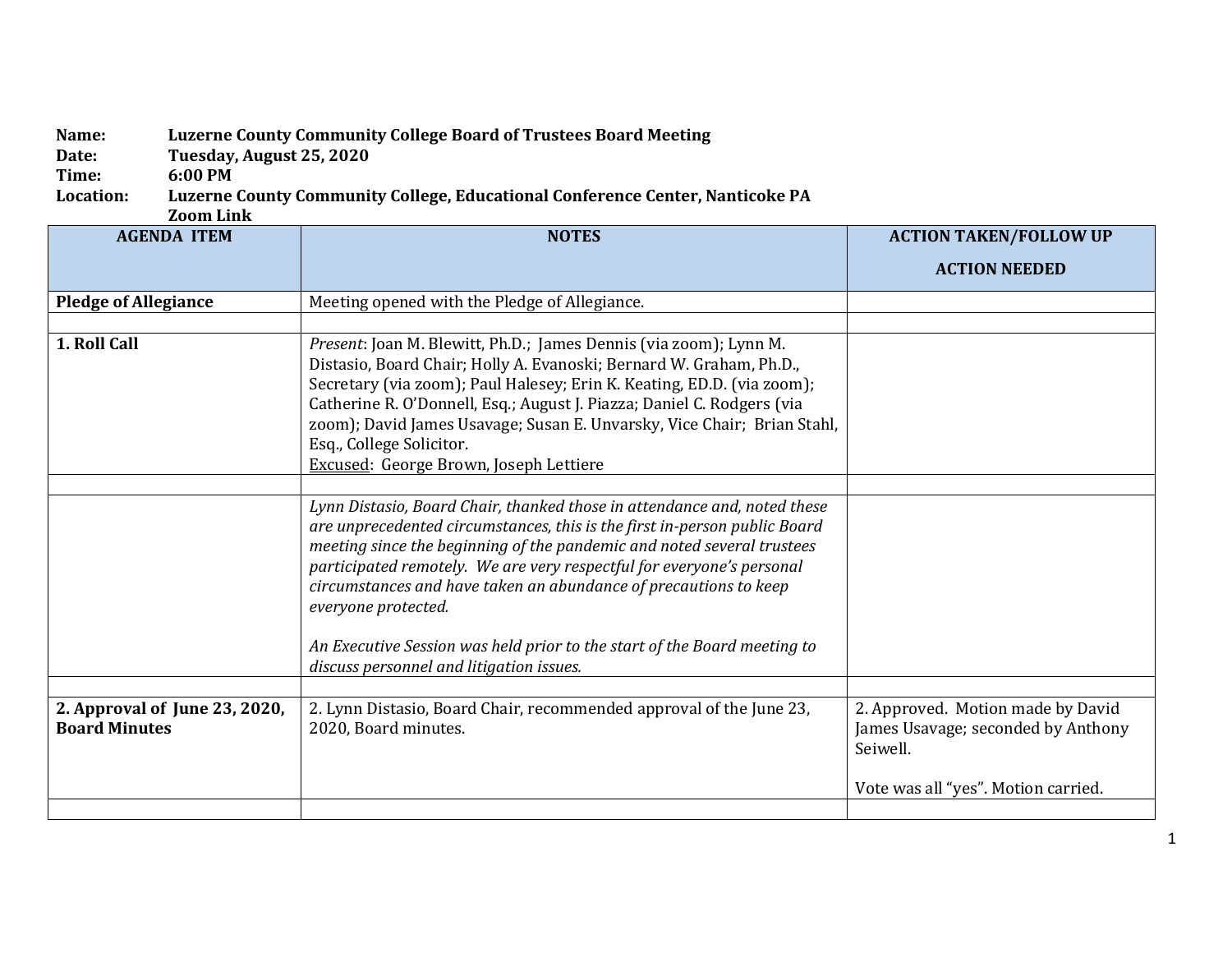| <b>AGENDA ITEM</b>                                                | <b>NOTES</b>                                                                                                                                                                                                                                                                                                                                                                                                                                                                                                                                                                                                                                                                                                                                                                                                                                                                   | <b>ACTION TAKEN/FOLLOW UP</b><br><b>ACTION NEEDED</b>                                        |
|-------------------------------------------------------------------|--------------------------------------------------------------------------------------------------------------------------------------------------------------------------------------------------------------------------------------------------------------------------------------------------------------------------------------------------------------------------------------------------------------------------------------------------------------------------------------------------------------------------------------------------------------------------------------------------------------------------------------------------------------------------------------------------------------------------------------------------------------------------------------------------------------------------------------------------------------------------------|----------------------------------------------------------------------------------------------|
| 3. Approval of August 25,<br>2020 Board Agenda                    | 3. Recommendation to approve the August 25 2020 Board agenda as<br>presented.                                                                                                                                                                                                                                                                                                                                                                                                                                                                                                                                                                                                                                                                                                                                                                                                  | 3. Approved. Motion made by Holly<br>Evanoski; seconded by Susan E.<br>Unvarsky, Vice Chair. |
|                                                                   |                                                                                                                                                                                                                                                                                                                                                                                                                                                                                                                                                                                                                                                                                                                                                                                                                                                                                | Vote was all "yes". Motion carried.                                                          |
| 4. Report of Officers and<br><b>Agents</b>                        |                                                                                                                                                                                                                                                                                                                                                                                                                                                                                                                                                                                                                                                                                                                                                                                                                                                                                |                                                                                              |
| <b>President's Report</b>                                         | Thomas P. Leary, President, Luzerne County Community College (LCCC)<br>reported the College will hold its first Virtual Professional Development<br>Day program for our faculty, staff and administration Thursday, August<br>27th, 2020. We at Luzerne County Community College looks forward to<br>welcoming our new and returning students for the start of the Fall<br>semester which begins Monday, August 31, 2020. For those individuals<br>contemplating their future College plans, Luzerne County Community<br>College will offer a late semester start date of September 14th, that will<br>feature a select number of General Education courses that will transfer<br>seamlessly to any 4-year college or university. All faculty, staff and<br>students will follow the College's Reentry Plan procedure which<br>requires the wearing of facial masks on campus. | 4. No action required.                                                                       |
|                                                                   | A video message to LCCC community and prospective students was<br>presented by President Leary. https://youtu.be/b4Ut0uKO5eY                                                                                                                                                                                                                                                                                                                                                                                                                                                                                                                                                                                                                                                                                                                                                   |                                                                                              |
| <b>Employment Retraining</b><br>❖<br><b>Opportunities Program</b> | Vice President Sue Spry addressed the Board of Trustees to speak about<br>a program Luzerne County Community College has been offering for 11<br>years, a program called Employment Retraining Opportunities Program.                                                                                                                                                                                                                                                                                                                                                                                                                                                                                                                                                                                                                                                          |                                                                                              |
|                                                                   | Vice President Spry stated the program was statewide initiative Luzerne<br>County Community College adopted during the 2009 recession to assist<br>those whose employment was affected by the national economic<br>downturn.                                                                                                                                                                                                                                                                                                                                                                                                                                                                                                                                                                                                                                                   |                                                                                              |
|                                                                   | The Employment Retraining Opportunities Program enables dislocated<br>workers and unemployed individuals access education and training. At                                                                                                                                                                                                                                                                                                                                                                                                                                                                                                                                                                                                                                                                                                                                     |                                                                                              |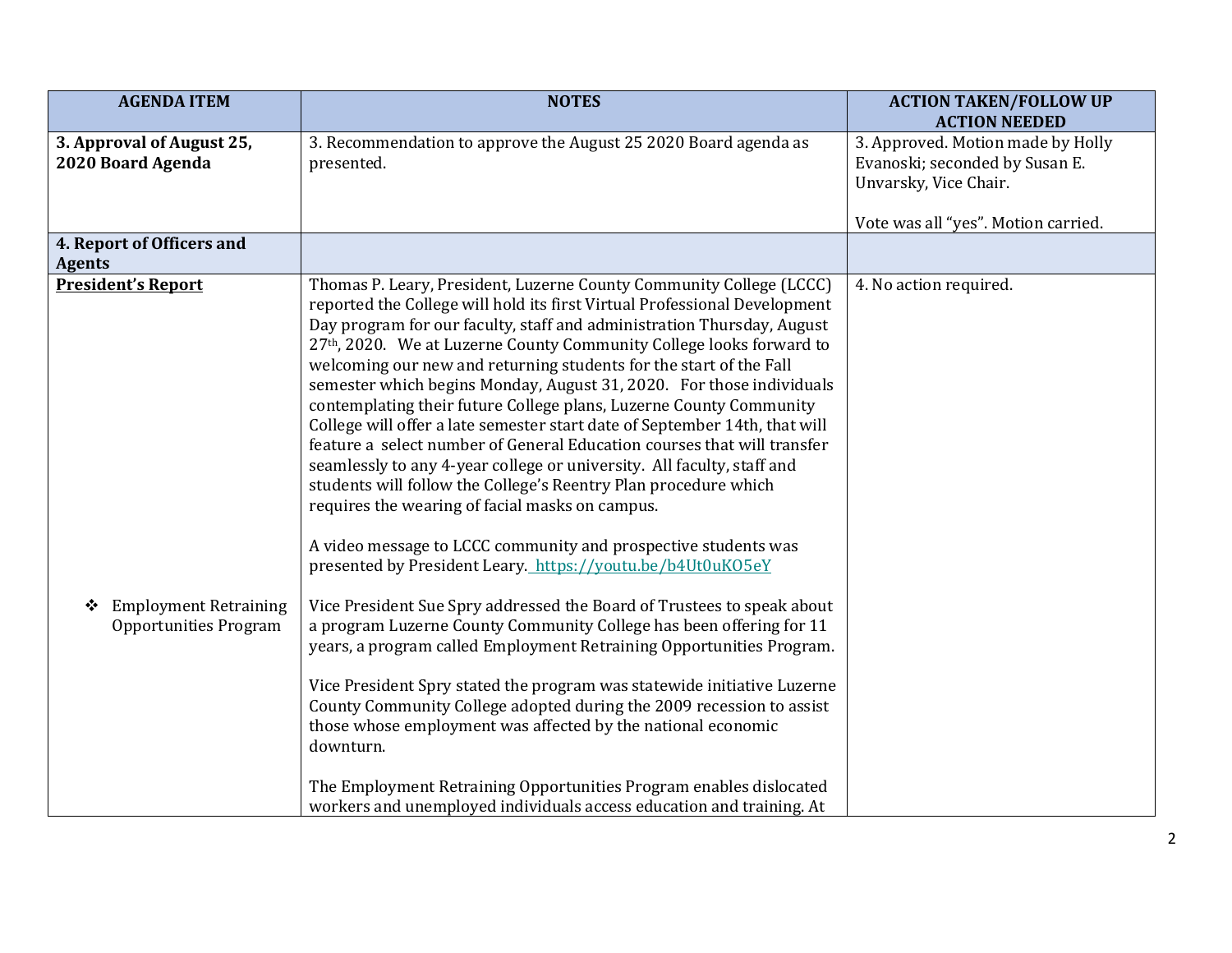|                            | LCCC we chose to offer individuals who are collecting unemployment a      |  |
|----------------------------|---------------------------------------------------------------------------|--|
|                            | tuition offset for any credit-based course work the individual felt would |  |
|                            | help advance getting their job back, upskill to a better job or total     |  |
|                            | change of career path. Since its inception, the program has served 642    |  |
|                            | individuals, providing a total of \$542,375 in tuition offset, and the    |  |
|                            | College has had an approximate 50% retention rate with students in the    |  |
|                            | program.                                                                  |  |
|                            |                                                                           |  |
|                            | To address the high rate of unemployment due to the coronavirus           |  |
|                            | pandemic, the economic downturn has left a number of individuals          |  |
|                            | unsure if they will be able to return to their previous positions. Vice   |  |
|                            | President Spry noted the unemployment tidal wave has hit those who        |  |
|                            | posses less formal education particularly hard. Individuals who do not    |  |
|                            | possess some type of post-secondary credential or degree find it          |  |
|                            | daunting to work their way back into well-paying jobs.                    |  |
|                            |                                                                           |  |
|                            | In a recent survey conducted by Strada Education Network, two-thirds      |  |
|                            | of working Americans state that they are worried about losing their       |  |
|                            | jobs, and the majority of those individuals feel more training or         |  |
|                            | education would help them weather the storm and improve their             |  |
|                            | outcomes if they do lose their jobs.                                      |  |
|                            |                                                                           |  |
|                            | From a labor standpoint, employers seek job candidates that possess       |  |
|                            | skills and competencies that can be packaged into a credential and this   |  |
|                            | is central to what we provide at Luzerne County Community College.        |  |
|                            | The ERO program has played a role in providing hope and strengthening     |  |
|                            | a person's confidence and optimism about their future                     |  |
|                            |                                                                           |  |
|                            | Through the generosity of the Luzerne County Community College            |  |
|                            | Board of Trustees, the College has been supported in continuing to offer  |  |
|                            | this program for all these years.                                         |  |
|                            |                                                                           |  |
| AllOne Recovery<br>❖       | Rosana Reyes, Vice President of Enrollment Management and Student         |  |
| <b>Education Institute</b> | Affairs reported through the generosity of the AllOne Foundation, we      |  |
|                            | established the AllOne Recovery Institute. AERI has three main goals,     |  |
|                            | sustain the recovery of students with substance abuse disorder by         |  |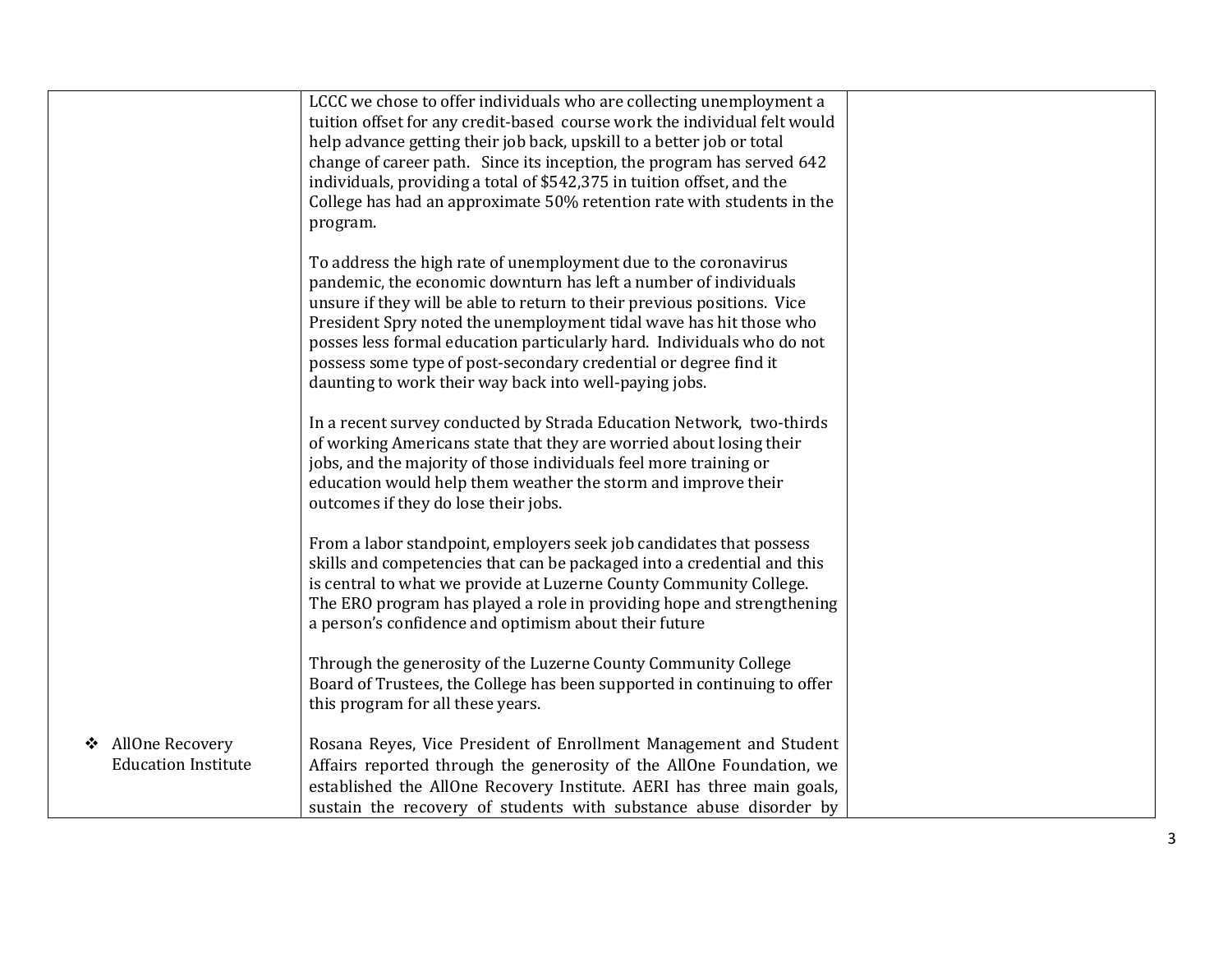| providing intense cohesive recovery, and wraparound support services;<br>expand the number of certified recovery specialists in our region, and<br>expand the LCCC Certified Recovery Specialist degree to the 13 counties<br>in PA with AllOne Foundation.<br>When the program began last Fall 2019, our goal was to have 47<br>students in our first year and we have exceeded that goal.                                                                                                                                                                                                                                                                                                                                                                         |  |
|---------------------------------------------------------------------------------------------------------------------------------------------------------------------------------------------------------------------------------------------------------------------------------------------------------------------------------------------------------------------------------------------------------------------------------------------------------------------------------------------------------------------------------------------------------------------------------------------------------------------------------------------------------------------------------------------------------------------------------------------------------------------|--|
| At this time, Vice President Reyes introduced the Ms. Antoinette Sacco.                                                                                                                                                                                                                                                                                                                                                                                                                                                                                                                                                                                                                                                                                             |  |
| Antoinette Sacco, Director of AllOne Recovery Educational Institute,<br>noted she is a person in long term recovery who has not had a reason to<br>use a drink or a drug since August 25th, 1992.                                                                                                                                                                                                                                                                                                                                                                                                                                                                                                                                                                   |  |
| Director Sacco noted before her hire, several forward-thinking Faculty<br>and Administrators believed that Luzerne County Community College<br>could become a source of education and support for students in<br>recovery and created a pathway to become the first Collegiate Recovery<br>community college Campus in Northeast Pennsylvania.                                                                                                                                                                                                                                                                                                                                                                                                                      |  |
| The AllOne Foundation has provided the College with a generous grant<br>to establish The All One Recovery Institute, also known as AREI, under<br>the division of Enrollment Management and Student Affairs. Through<br>AREI, the College provides financial and wraparound support for<br>students in recovery to return to school and begin to achieve their<br>career goals. AREI students can enroll in any of the 100 plus academic<br>components that Luzerne County Community College offers, in addition<br>to the Certified Recovery Specialist Diploma Program, developed by<br>Heather Jones and Bill Stauffer and a part of our Human Services degree.<br>This degree provides a path for a student to become a state Certified<br>Recovery Specialist. |  |
| AREI offers CRS training to the substance abuse field and healthcare<br>workforce staff. This training consists of 29 participants from The<br>AllOne Foundation service counties.                                                                                                                                                                                                                                                                                                                                                                                                                                                                                                                                                                                  |  |
| Students in recovery receive support services through the AREI grant                                                                                                                                                                                                                                                                                                                                                                                                                                                                                                                                                                                                                                                                                                |  |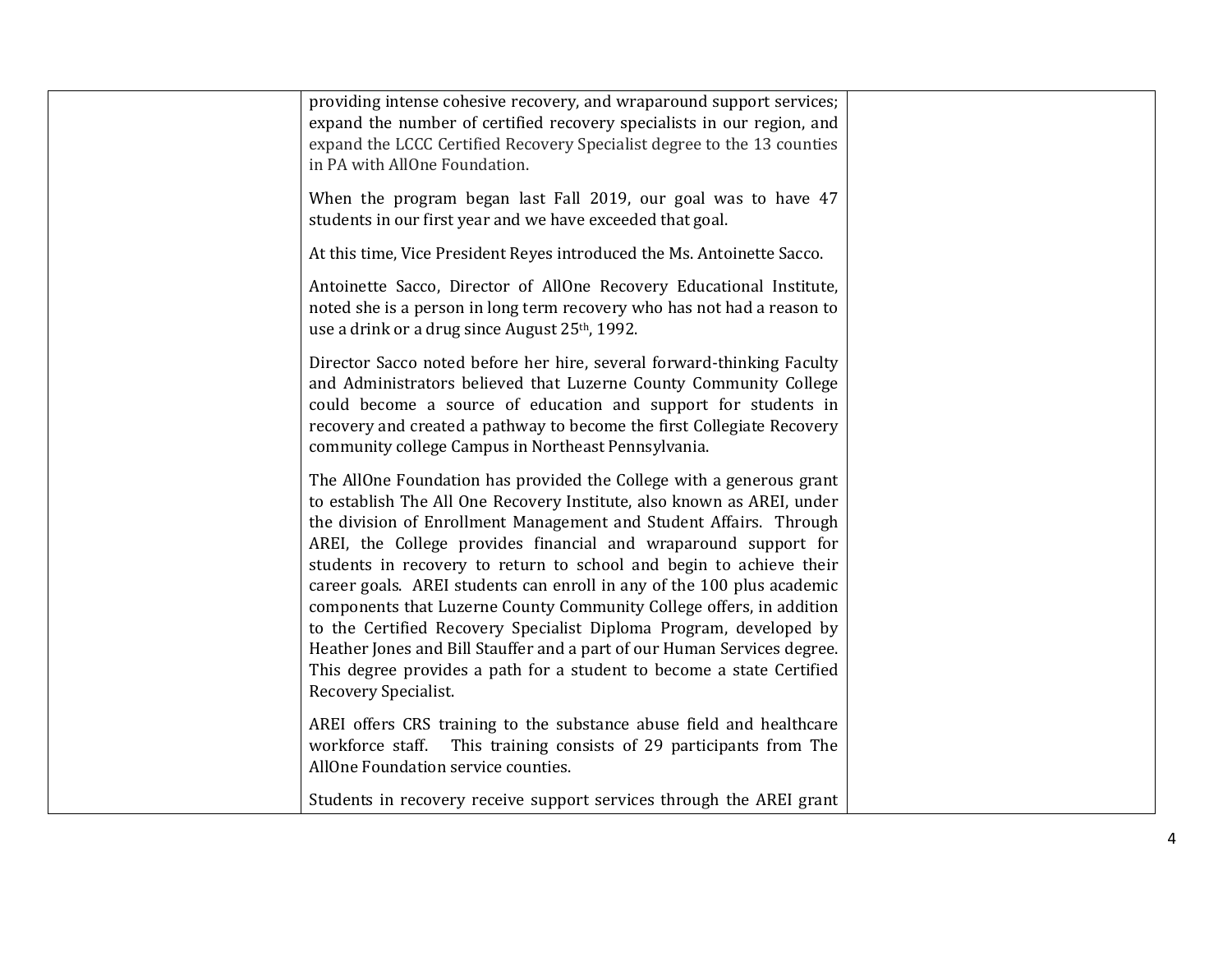| while working with a Certified Recovery Specialist to help retain<br>students in school and help navigate the enrollment and registration<br>process. AREI offers individual and group recovery support, a safe place<br>to meet and a system to help find outside resources such as housing,<br>food, legal resources, and other financial assistance through the LCCC<br>Single Stop program.                                                                                                                                                                                                         |  |
|---------------------------------------------------------------------------------------------------------------------------------------------------------------------------------------------------------------------------------------------------------------------------------------------------------------------------------------------------------------------------------------------------------------------------------------------------------------------------------------------------------------------------------------------------------------------------------------------------------|--|
| In its short period, AREI has made significant accomplishments and<br>exceed several of the AllOne Foundation grant goals. The Institute<br>enrollment goal for the year was 47. Today we have 109 AREI<br>participants, a 204% increase. AREI students enrolled in many<br>academic areas beyond Human Services, including Nursing program,<br>welding, culinary arts, journalism, business majors, and social work.<br>The CRS workforce training goal was to be 25 in the first year. AREI has<br>29 substance abuse field, and healthcare workforce staff trainees<br>enrolled in the CRS training. |  |
| Twenty-six students have either completed the Human Service<br>Addiction Recovery Diploma certification diploma program or enrolled<br>for fall 2020. Of those 26 AREI participants, seven students are moving<br>forward with obtaining an associate's degree in Human Services. Our<br>sustained recovery grant goal was 75%. 98% of AREI students have<br>sustained their recovery to date.                                                                                                                                                                                                          |  |
| COVID-19 has devastated our country, counties, families, employers,<br>educational institutes, and the recovery community. Ongoing individual<br>recovery requires community support. In the wake of COVID-19<br>recovery support meetings shut down and access to the necessary<br>community support stop. The unavailability of these meetings resulted<br>in an increase in relapse among the recovery community and overdose<br>rate.                                                                                                                                                               |  |
| From November 2019 until February of 2020, the episodes that<br>required Naloxone treatments, an overdose reversal medication, shows<br>that it was dispensed monthly in PA on an average 382 times a month.<br>The rise began in March 2020, during the COVID 19 shutdown.                                                                                                                                                                                                                                                                                                                             |  |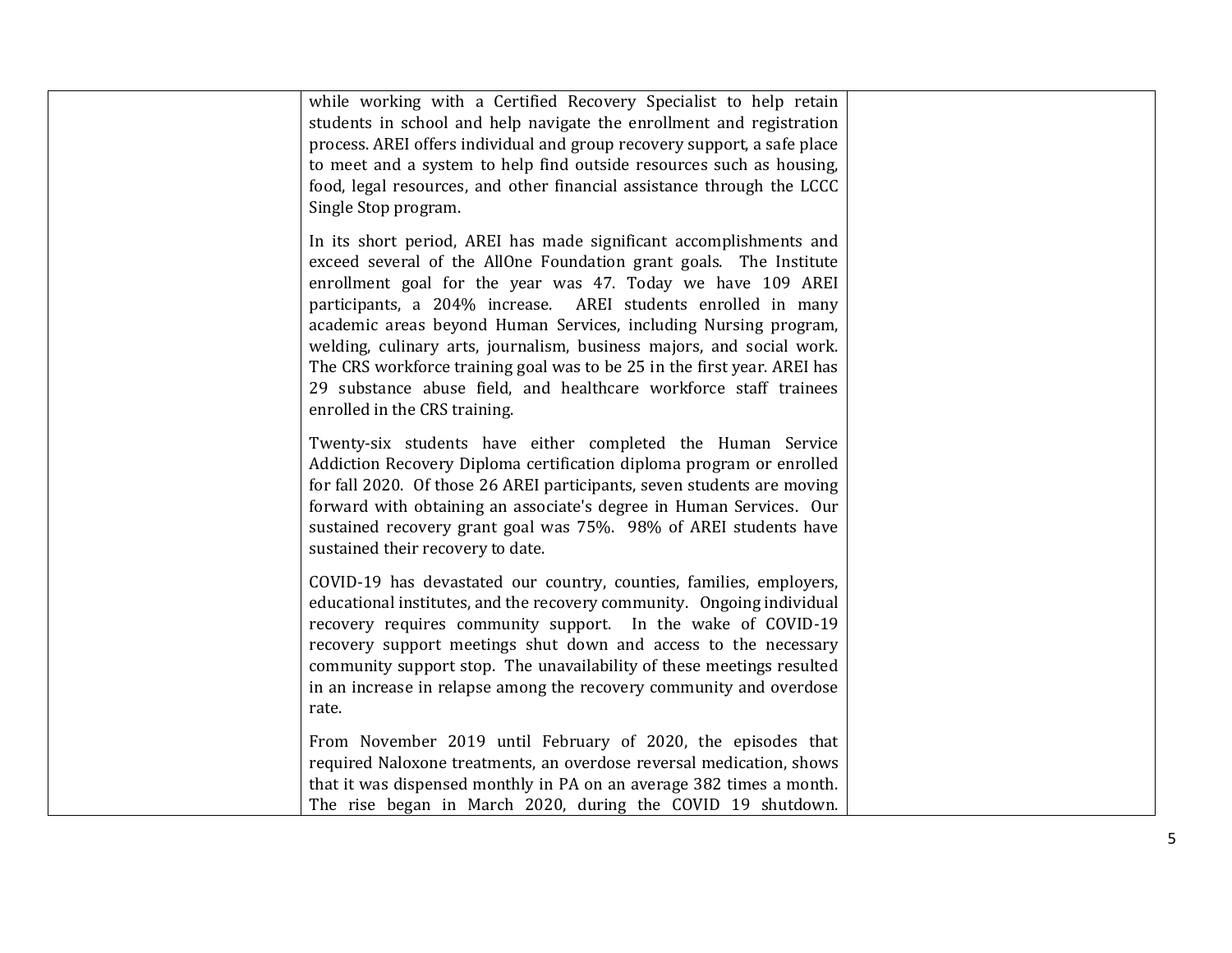| Information on the Pennsylvania Opioid-Related Data site shows that<br>there was an increase to 413 cases in Pennsylvania. Over the next two<br>months, those numbers continued to increase to 551 doses<br>administered.                                                                                                                                                                                                                                                                                                   |  |
|-----------------------------------------------------------------------------------------------------------------------------------------------------------------------------------------------------------------------------------------------------------------------------------------------------------------------------------------------------------------------------------------------------------------------------------------------------------------------------------------------------------------------------|--|
| In the wake of these numbers, Luzerne County Community College<br>AllOne Recovery Educational Institute grew. In December of 2019, we<br>began with 26 AREI identified students. Those numbers continued to<br>grow through COVID 19, reaching 109 AREI students as of this date.                                                                                                                                                                                                                                           |  |
| AREI has provided over \$19,680.83 in tuition and book assistance<br>during Academic Year 2019-20. LCCC is proud of the Institute's success.                                                                                                                                                                                                                                                                                                                                                                                |  |
| Ms. Sacco introduced Ashlynn Heller, graduate of the LCCC Human<br>Service Addiction Recovery program and returning student in the<br>Human Services associate degree program.                                                                                                                                                                                                                                                                                                                                              |  |
| Ms. Heller addressed the Board and spoke of her experience. She noted<br>not everyone realizes what individuals like her go through. She enrolled<br>and successfully completed the Certified Recovery Specialist diploma<br>program. Ms. Heller sat for her Board's last summer and became a<br>Certified Addiction Recovery Specialist.                                                                                                                                                                                   |  |
| Ms. Heller noted how she was worried about the cost of continuing her<br>education, with the AERI program she did not have to worry about that.<br>Ms. Heller stated that she has the opportunity to promote the program<br>and educate those in recovery that they can go to school and realize<br>there are opportunities here at LCCC and noted this was an amazing<br>experience.                                                                                                                                       |  |
| Board Chair Distasio thanked everyone for their presentations this<br>evening. To Ms. Heller, Board Chair Distasio stated the presentation<br>provided was amazing and clarifies as a College why we are all here. The<br>LCCC Board of Trustees are proud of your achievements and that we are<br>happy to be part of this journey for you and you as a student are able to<br>move forward and utilize the services that we have. We are thankful to<br>the AllOne Foundation for the opportunity to bring these programs |  |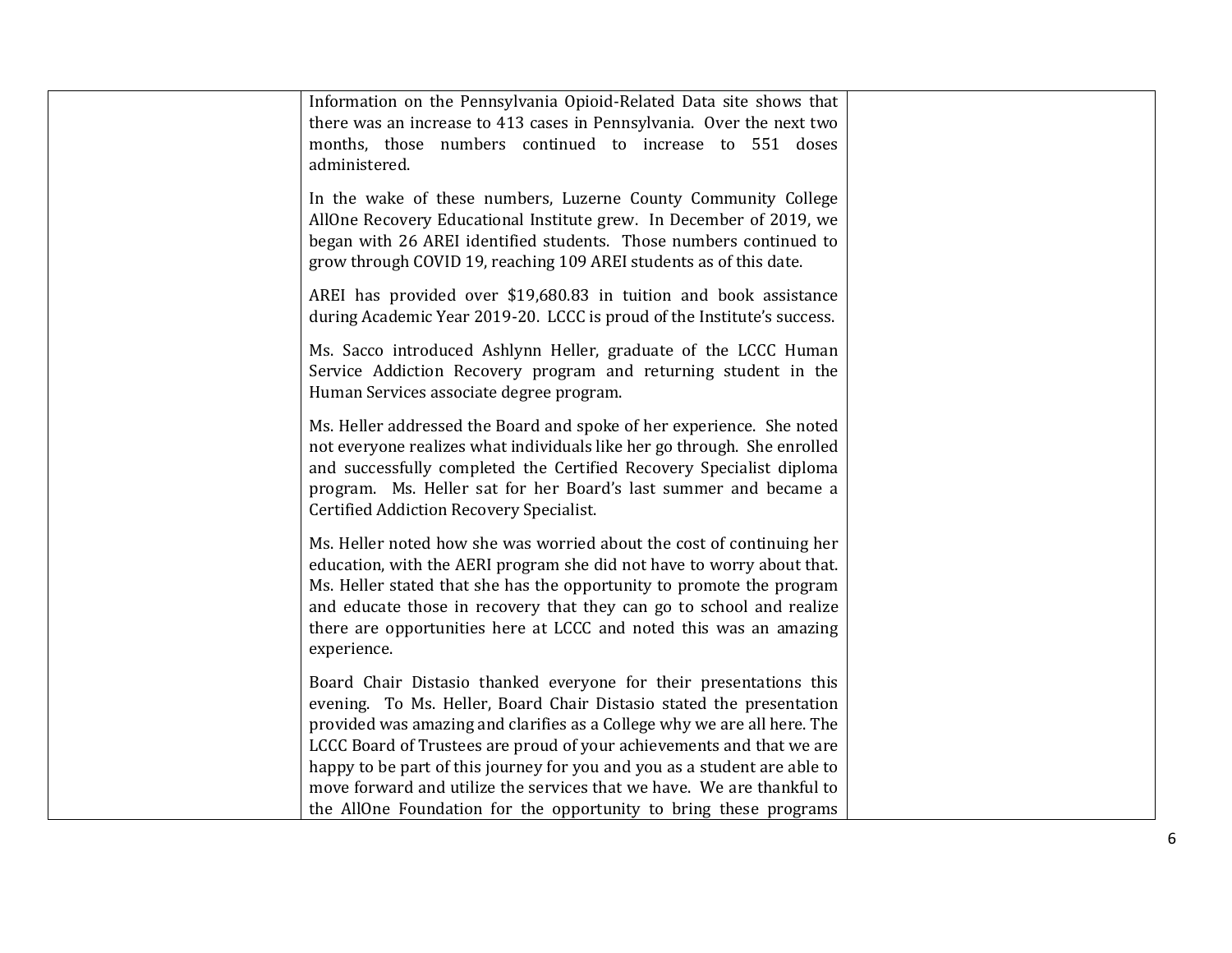|                           | forward. Tonight, we have had the ability to understand where Luzerne<br>county Community College is, and how we are working to push through<br>the hard times whether it be COVID, socio-economic changes, and<br>diversity changes.                                                                                                                                                                                                                                                                                                                                                                                                                                                                                                             |  |
|---------------------------|---------------------------------------------------------------------------------------------------------------------------------------------------------------------------------------------------------------------------------------------------------------------------------------------------------------------------------------------------------------------------------------------------------------------------------------------------------------------------------------------------------------------------------------------------------------------------------------------------------------------------------------------------------------------------------------------------------------------------------------------------|--|
|                           | Board Chair Distasio stated she is proud to be a part of the Community<br>College and extended her appreciation to President Leary for his<br>leadership, thank the faculty and staff and thanks to the students for<br>taking the opportunity to be a part of our College and let us give the<br>opportunity back to our community.                                                                                                                                                                                                                                                                                                                                                                                                              |  |
|                           | Vice President of Finance, Cheryl Baur extended her thanks to both<br>Antoinette Sacco and Ashlynn Heller and noted this gives us purpose for<br>doing what we do every day.                                                                                                                                                                                                                                                                                                                                                                                                                                                                                                                                                                      |  |
| <b>Treasurer's Report</b> | Vice President presented the Treasurer's Report, stating as of June 30,<br>2020, the College was very close to their tuition projections. The College<br>projected 15,558 and actuals through 15,429. In reference to the<br>Service and Technology Fees are not collected for Early College and are<br>reflected in the report. The interest income for the CD is \$560,000 as of<br>June 30, 2020. Fringe benefits are estimated, the actual is not available<br>at this time. Salaries are underbudget by \$1.5 million. All College<br>expenses are underbudget. Current Funds: Bookstore revenue was<br>under because of COVID; and Food Service revenue was under primarily<br>because of COVID. Variance are located on pages 1 through 5. |  |
|                           | Susan E. Unvarsky, Vice Chair, noted that this was a phenomenal<br>outcome in a incredibly difficult year given that COVID affecting the<br>College for 25% of the fiscal year. To be this close on the estimate and<br>to be able to manage expenses down at a better rate than what we have<br>been able to predict revenue is incredible. Great job to Vice President<br>Baur, President Leary and the entire Leadership Team.                                                                                                                                                                                                                                                                                                                 |  |
| <b>Foundation Report</b>  | Rebecca Brominski, Executive Director of Institutional Advancement,<br>stated she had the distinct pleasure of organizing the ribbon cutting<br>ceremony for the AERI. I was so proud that day and even more proud                                                                                                                                                                                                                                                                                                                                                                                                                                                                                                                                |  |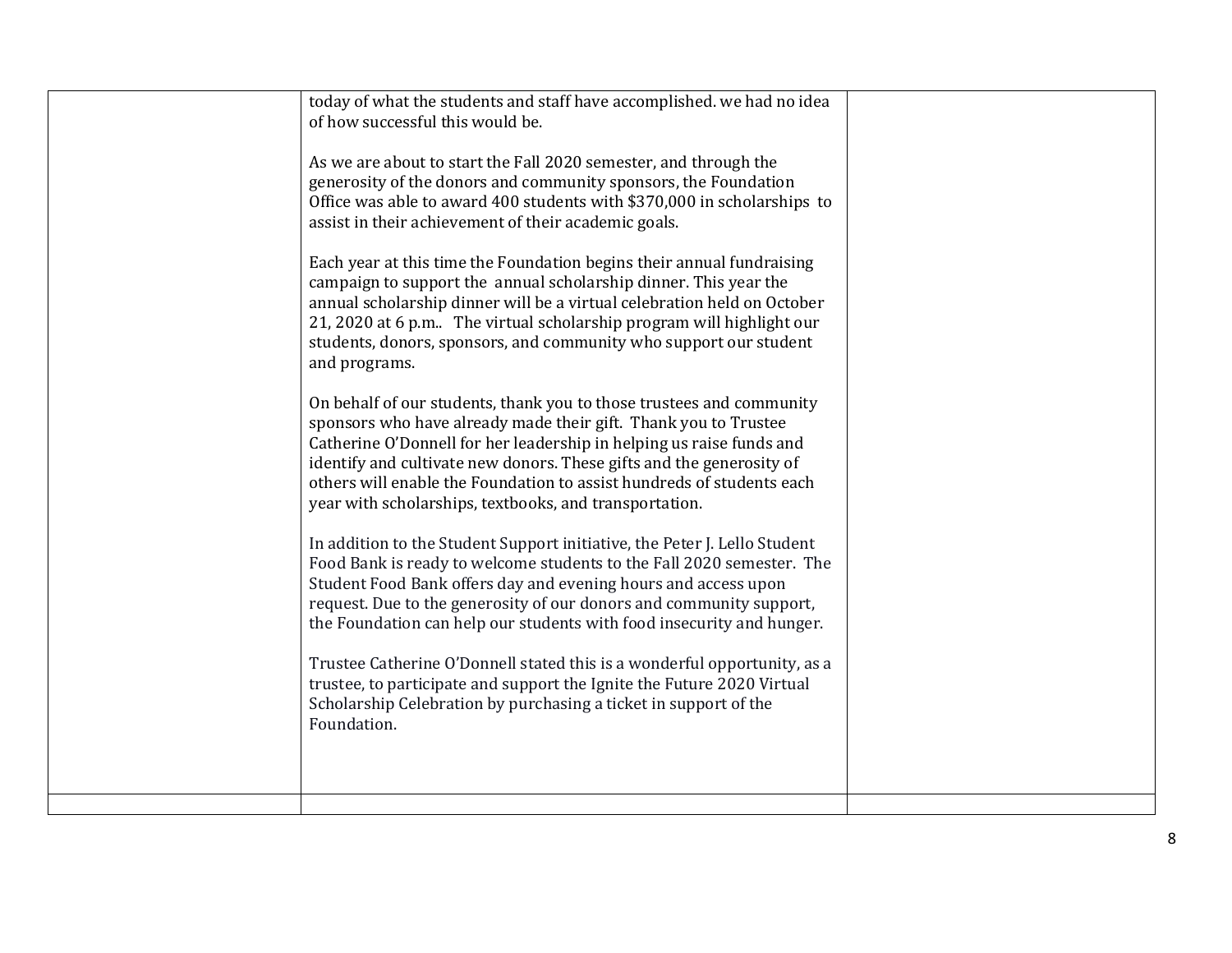| 5. Report of the Executive<br>Committee                        | Susan E. Unvarsky, Board Vice Chair, presented the following Executive<br>Committee report.                                                                                                                                                                                                                                                                                                                                                                                                                                                                                                          |                                                                                                                                                                       |
|----------------------------------------------------------------|------------------------------------------------------------------------------------------------------------------------------------------------------------------------------------------------------------------------------------------------------------------------------------------------------------------------------------------------------------------------------------------------------------------------------------------------------------------------------------------------------------------------------------------------------------------------------------------------------|-----------------------------------------------------------------------------------------------------------------------------------------------------------------------|
| 5A. Ratification of Restroom<br>Renovations, Buildings 4 and 5 | 5A. Recommend Luzerne County Community College Board of Trustees<br>ratify and reaffirm approval of bid award for Buildings 4 and 5<br>Restroom Renovations to the lowest responsible bidders: Champion<br>Builders, Inc., general construction, in the amount of \$158,500; and L.H.<br>Reed and Sons, Inc., plumbing construction, in the amount of \$54,946. A<br>5% project contingency (\$10,672.30), and hemmler + camayd architects<br>will be compensated in line with our agreement for miscellaneous<br>services in the amount of \$19,027.64 for a total project cost of<br>\$243,145.94. | 5A. Approved. Motion made to ratify<br>and reaffirm Board poll vote by Joan M.<br>Blewitt, Ph.D.; seconded by Paul<br>Halesey.<br>Vote was all "yes". Motion carried. |
| 6. Report of the Academic<br><b>Committee</b>                  | 6. Bernard W. Graham, Ph.D., Chair, LCCC Academic Committee, thanked<br>the committee and staff members for 100% attendance and a full<br>agenda and lively agenda.                                                                                                                                                                                                                                                                                                                                                                                                                                  |                                                                                                                                                                       |
| 7. Report of the Finance<br><b>Committee</b>                   | 7. Susan E. Unvarsky, Chair, LCCC Finance Committee, noted there were<br>no action items to report.                                                                                                                                                                                                                                                                                                                                                                                                                                                                                                  |                                                                                                                                                                       |
| 8. Report of the Human<br><b>Resources Committee</b>           | 8. Paul Halesey, Chair, LCCC Human Resources Committee, noted there<br>were no action items to report.                                                                                                                                                                                                                                                                                                                                                                                                                                                                                               |                                                                                                                                                                       |
| 9. Report of the Legislative<br>Committee                      | 9. Catherine R. O'Donnell, Esq., Chair, LCCC Legislative Committee, noted<br>there were no action items to report.                                                                                                                                                                                                                                                                                                                                                                                                                                                                                   |                                                                                                                                                                       |
| <b>10. Nomination Committee</b><br><b>Report</b>               | 10. Erin K. Keating, Chair, LCCC Nomination Committee presented the<br>following report.                                                                                                                                                                                                                                                                                                                                                                                                                                                                                                             |                                                                                                                                                                       |
| 10.A. 2020-2021 Slate of<br><b>Officers</b>                    | 10. The Nomination Committee recommends the Luzerne County<br>Community College Board of Trustees approve the slate of officers for<br>fiscal year 2020-2021.<br>Board Chair: Lynn Distasio; Vice Chair: Susan E. Unvarsky; and<br>Secretary: Dr. Bernard Graham.                                                                                                                                                                                                                                                                                                                                    | 10. Approved. Motion made by Lynn<br>Distasio, Board Chair; seconded by<br>August Piazza.<br>Vote was all "yes." Motion carried.                                      |